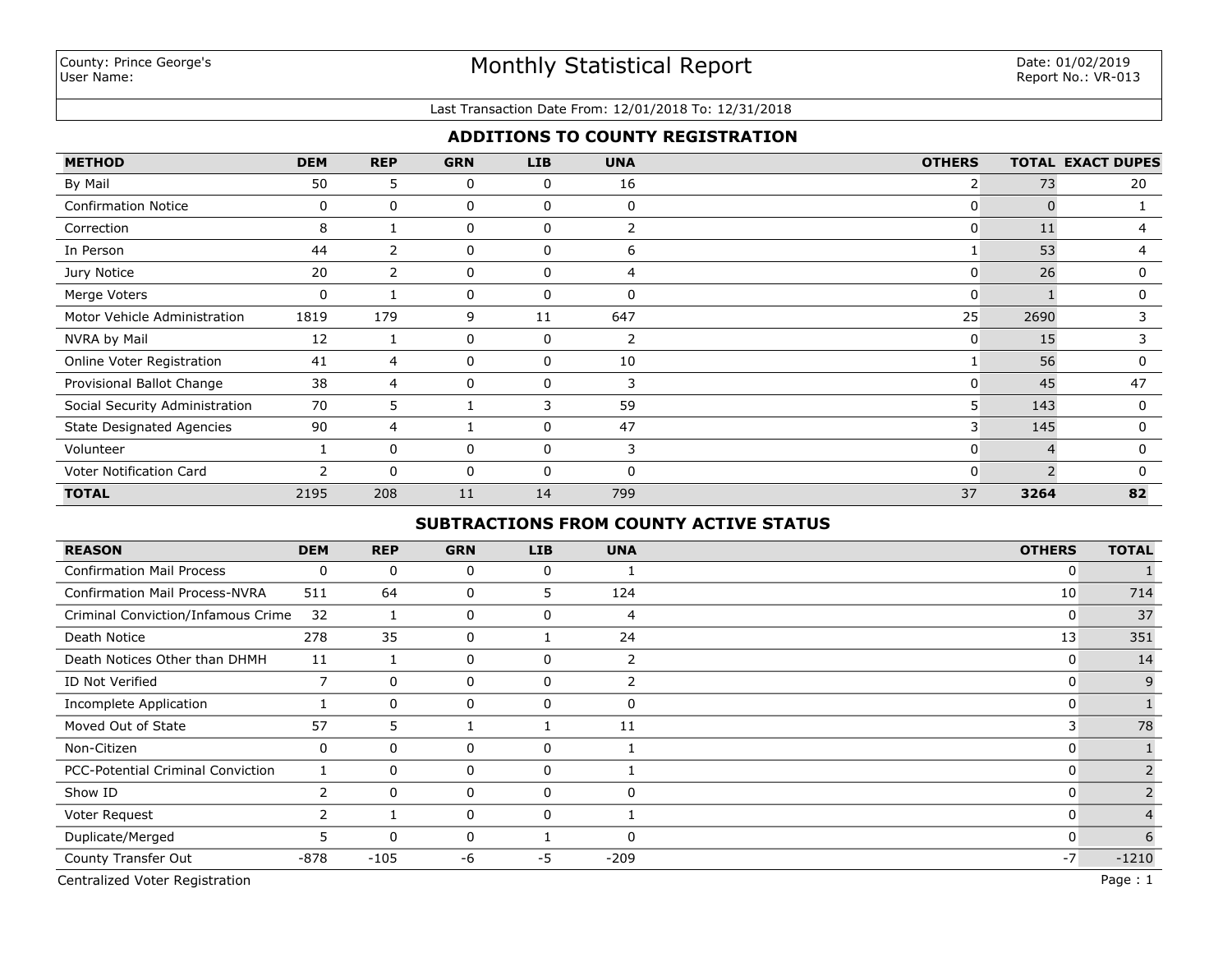County: Prince George's User Name:

# Monthly Statistical Report

| : 12/01/2018 To: 12/31/2018<br>∟as†<br>: Date From<br>5000000<br>: ransaction ا |      |                      |  |  |     |                                    |      |  |  |
|---------------------------------------------------------------------------------|------|----------------------|--|--|-----|------------------------------------|------|--|--|
| <b>TOTAL</b>                                                                    | 1785 | $\sim$ $\sim$<br>212 |  |  | 380 | $\sim$<br>$\overline{\phantom{a}}$ | 2430 |  |  |

# **AFFILIATION CHANGES**

| <b>CHANGE</b> | <b>DEM</b> | <b>REP</b> | <b>GRN</b> | LIB. | <b>UNA</b> | <b>OTHERS</b>                     | <b>TOTAL</b> |
|---------------|------------|------------|------------|------|------------|-----------------------------------|--------------|
| From          | 810        | 225        |            | ⊥ ب  | 536        | 114                               | 1730         |
| To            | 677        | 178        | . .        | 28   | 799        | 37<br>J /                         | 1730         |
| <b>TOTAL</b>  | $-133$     | $-47$      | - 3        |      | 263        | $-77$<br>$\overline{\phantom{a}}$ |              |

## **CURRENT ACTIVE REGISTRATION**

| <b>ACTIVITY</b>              | <b>DEM</b> | <b>REP</b> | <b>GRN</b> | <b>LIB</b> | <b>UNA</b> | <b>OTHERS</b> | <b>TOTAL</b> |
|------------------------------|------------|------------|------------|------------|------------|---------------|--------------|
| <b>BEGINNING OF REPORT</b>   | 463351     | 40786      | 1069       | 1725       | 70072      | 11353         | 588356       |
| ADDITIONS $(+)$              | 2195       | 208        | 11         | 14         | 799        | 37            | 3264         |
| REINSTATED (+)               | 86         |            | 0          | 0          | 27         | 0             | 116          |
| CANCELLED (-)                | $-374$     | $-42$      | $-1$       | $-3$       | $-42$      | $-16$         | $-478$       |
| COUNTY TRANSFER OUT (-)      | -878       | $-105$     | -6         | -5         | $-209$     | $-7$          | $-1210$      |
| AFFILIATION CHANGES (+ OR -) | $-133$     | $-47$      | $-3$       | -3         | 263        | $-77$         | $\Omega$     |
| * INACTIVATED (-)            | $-524$     | $-65$      | 0          | -5         | $-126$     | $-10$         | $-730$       |
| * REACTIVATED (+)            | 97         |            | 0          | 0          | 13         | 0             | 115          |
| <b>END OF REPORT TOTALS</b>  | 463820     | 40743      | 1070       | 1723       | 70797      | 11280         | 589433       |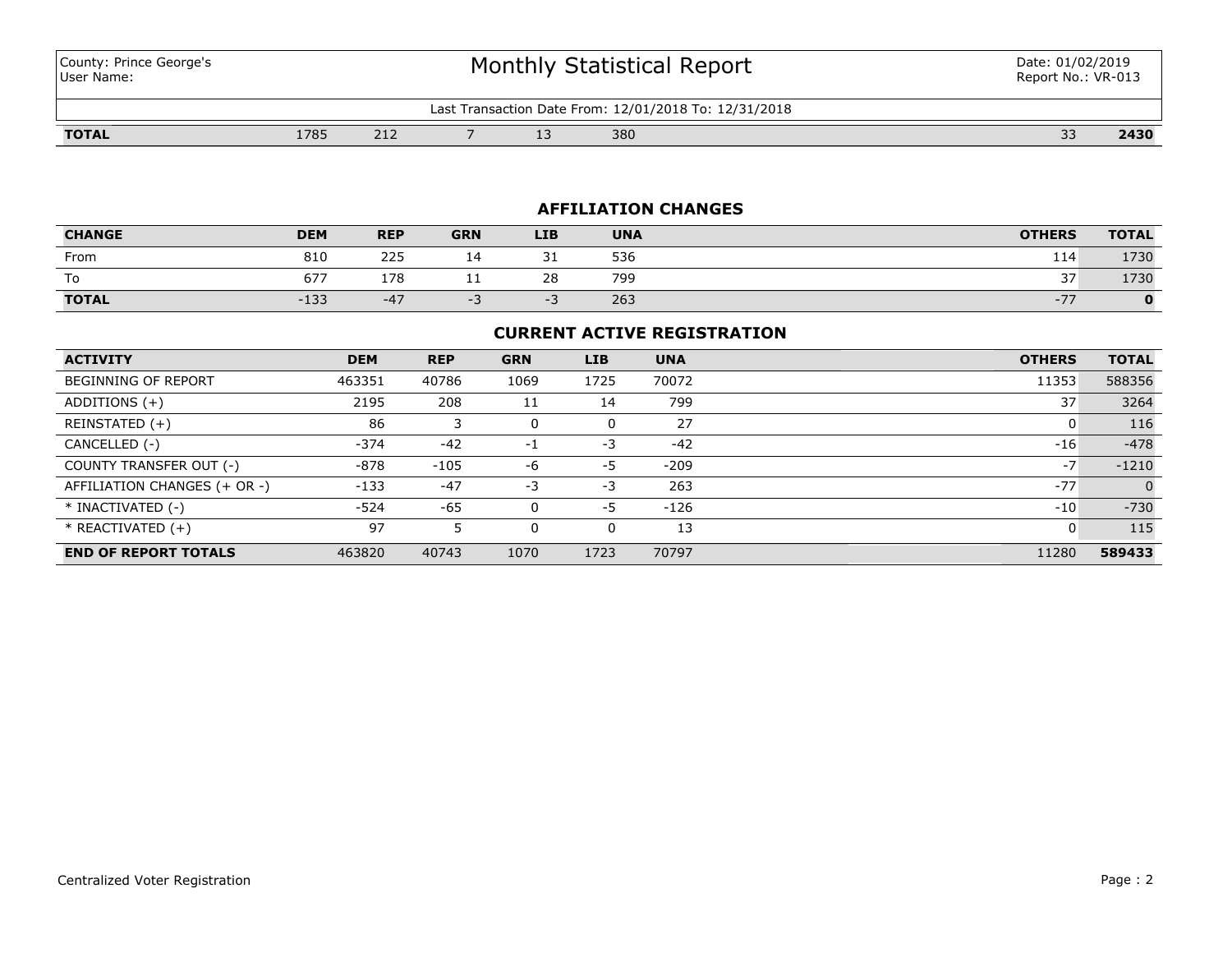#### Last Transaction Date From: 12/01/2018 To: 12/31/2018

## **INACTIVE REGISTRATION**

## **SUBTRACTIONS FROM COUNTY INACTIVE STATUS**

| <b>REASON</b>                      | <b>DEM</b>   | <b>REP</b> | <b>GRN</b>   | <b>LIB</b>   | <b>UNA</b> | <b>OTHERS</b> | <b>TOTAL</b>   |
|------------------------------------|--------------|------------|--------------|--------------|------------|---------------|----------------|
| By Mail                            | 3            |            | 0            | 0            | 0          | $\mathbf{0}$  |                |
| <b>Confirmation Notice</b>         | 2            | 0          | 0            | 0            | 0          | 0             | 2              |
| Criminal Conviction/Infamous Crime |              | 0          | 0            | 0            |            | 0             | $\overline{2}$ |
| Death Notice                       | 2            | 0          | 0            | 0            | 0          | $\mathbf{0}$  | 2              |
| ID Not Verified                    |              | 0          | 0            | 0            | 0          | 0             | $\overline{2}$ |
| In Person                          | $\mathbf{2}$ | 0          | 0            | 0            | 0          | $\mathbf{0}$  | $\overline{2}$ |
| Motor Vehicle Administration       | 74           | 0          | 0            | 0            | 6          | $\mathbf{0}$  | 80             |
| Moved Out of State                 | 21           | 2          | 0            | 0            | 5          | $\mathbf{0}$  | 28             |
| Online Voter Registration          | 2            | 0          | 0            | 0            |            | 0             | $\overline{3}$ |
| Provisional Ballot Change          | 3            | 0          | 0            | 0            | 0          | 0             | 3              |
| <b>State Designated Agencies</b>   | 18           | 0          | 0            | 0            | 2          |               | 21             |
| Duplicate/Merged                   | $\Omega$     | 0          | 0            | 0            | 0          | $\mathbf{0}$  | $\mathbf{0}$   |
| County Transfer Out                | -64          | $-3$       | 0            | 0            | $-15$      | $-1$          | $-83$          |
| <b>TOTAL</b>                       | 194          | 6          | $\mathbf{0}$ | $\mathbf{0}$ | 30         | 2             | 232            |

## **CURRENT INACTIVE REGISTRATION**

| <b>ACTIVITY</b>              | <b>DEM</b> | <b>REP</b> | <b>GRN</b> | <b>LIB</b> | <b>UNA</b> | <b>OTHERS</b> | <b>TOTAL</b> |
|------------------------------|------------|------------|------------|------------|------------|---------------|--------------|
| BEGINNING OF REPORT          | 29579      | 3229       | 85         | 162        | 6049       | 914           | 40018        |
| $*$ INACTIVATED $(+)$        | 524        | 65         |            |            | 126        | 10            | 730          |
| *REACTIVATED (-)             | $-104$     | $-1$       |            | U          | -9         | -1            | $-115$       |
| COUNTY TRANSFER OUT (-)      | $-64$      | -3         |            | 0          | $-15$      | $-1$          | $-83$        |
| AFFILIATION CHANGES (+ OR -) | $-2$       | 0          |            | 0          |            |               | $\Omega$     |
| CANCELLED FROM INACTIVE (-)  | $-24$      | $-2$       |            | 0          | -6         |               | $-32$        |
| PENDING FROM INACTIVE (-)    | $-2$       | 0          |            |            | 0          |               | $-2$         |
| <b>TOTAL INACTIVE</b>        | 29907      | 3288       | 85         | 167        | 6147       | 922           | 40516        |

## **ACTIVE AND INACTIVE REGISTRATION TOTAL REGISTRATION RECORDS**

| <b>ACTIVITY</b> | <b>DEM</b> | <b>REP</b> | <b>GRN</b> | <b>LIB</b> | <b>UNA</b> |  | <b>OTHERS</b> | <b>TOTAL</b> |
|-----------------|------------|------------|------------|------------|------------|--|---------------|--------------|
|                 |            |            |            |            |            |  |               |              |